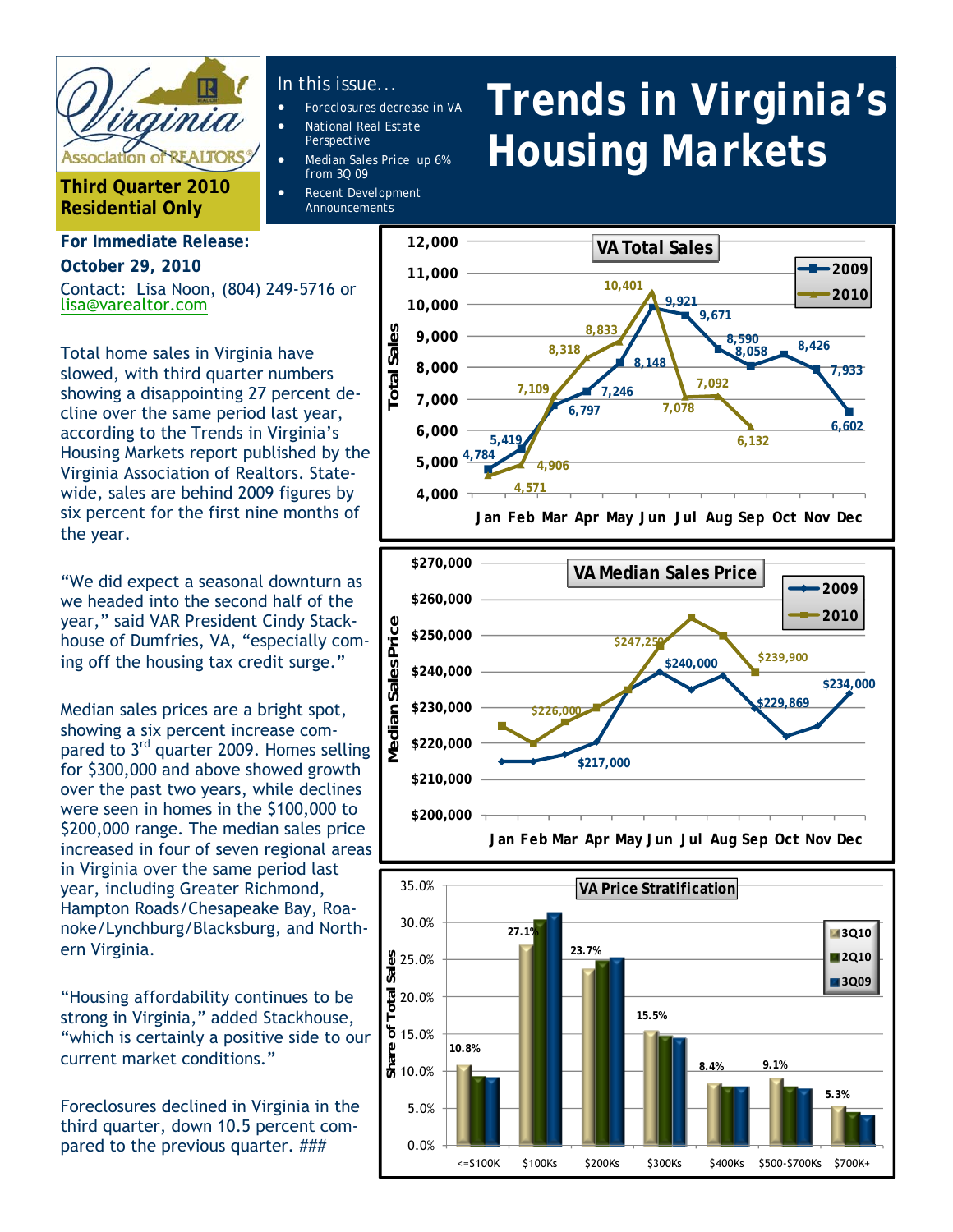# Third Quarter 2010 Summary

| <b>Region</b>                                                                                                                                               | <b>Total Sales</b> |           |                           |          |          |
|-------------------------------------------------------------------------------------------------------------------------------------------------------------|--------------------|-----------|---------------------------|----------|----------|
|                                                                                                                                                             | 3Q 10              | 20 10     | 3Q 09                     | vs 2Q 10 | vs 3Q 09 |
| <b>Central Valley</b>                                                                                                                                       | 1,022              | 1,485     | 1,376                     | $-31.2%$ | $-25.7%$ |
| <b>Greater Richmond</b>                                                                                                                                     | 2,765              | 4,239     | 3,817                     | $-34.8%$ | $-27.6%$ |
| Hampton Roads-Chesapeake Bay                                                                                                                                | 4,353              | 5,930     | 5,605                     | $-26.6%$ | $-22.3%$ |
| Northern Virginia                                                                                                                                           | 10,182             | 13,007    | 12,660                    | $-21.7%$ | $-19.6%$ |
| Roanoke/Lynchburg/Blacksburg                                                                                                                                | 1,407              | 2,094     | 2,087                     | $-32.8%$ | $-32.6%$ |
| Southside Virginia                                                                                                                                          | 340                | 504       | 478                       | $-32.5%$ | $-28.9%$ |
| Southwest Virginia                                                                                                                                          | 230                | 285       | 291                       | $-19.3%$ | $-21.0%$ |
| <b>Total Statewide</b>                                                                                                                                      | 20,302             | 27,552    | 26,319                    | $-26.3%$ | $-22.9%$ |
|                                                                                                                                                             |                    |           |                           |          |          |
| Region                                                                                                                                                      |                    |           | <b>Median Sales Price</b> |          |          |
|                                                                                                                                                             | 3Q 10              | 20 10     | 3Q 09                     | vs 20 10 | vs 3Q 09 |
|                                                                                                                                                             | \$217,500          | \$217,500 | \$220,000                 | 0.0%     | $-1.1%$  |
|                                                                                                                                                             | \$197,990          | \$191,500 | \$196,590                 | 3.4%     | 0.7%     |
|                                                                                                                                                             | \$221,530          | \$218,000 | \$220,000                 | 1.6%     | 0.7%     |
|                                                                                                                                                             | \$320,000          | \$314,900 | \$300,000                 | 1.6%     | 6.7%     |
|                                                                                                                                                             | \$165,000          | \$155,000 | \$163,000                 | 6.5%     | 1.2%     |
| <b>Central Valley</b><br><b>Greater Richmond</b><br>Hampton Roads-Chesapeake Bay<br>Northern Virginia<br>Roanoke/Lynchburg/Blacksburg<br>Southside Virginia | \$82,000           | \$89,000  | \$94,000                  | $-7.9%$  | $-12.8%$ |
| Southwest Virginia                                                                                                                                          | \$122,000          | \$115,000 | \$125,000                 | 6.1%     | $-2.4%$  |

Source: Multiple listing services across the state with data compiled by RE STATs.

All information is deemed reliable but is not guaranteed. Figures may not match those reported elsewhere.

*The statistics in this report were provided by participating multiple listing services in Virginia with data compiled by R E Stats.* 

# Unemployment Rate

- The unemployment rate in the Commonwealth was .5 percentage points higher in September 2010 than compared to September 2009. Across the nation the unemployment rate declined slightly from September June 2009 (9.8 percent) to September 2010 (9.6 percent).
- Virginia's September 2010 unemployment rate was tied for the eighth lowest in the country (with Wyoming). The highest statewide unemployment rate was in Nevada (14.4 percent). The lowest was again in North Dakota (3.7 percent).



- Virginia's unemployment rate is now in second place behind Maryland among its neighbors—
	- MD = 7.5 percent;
	- $W = 9.2$  percent;
	- $TN = 9.4$  percent;
	- NC = 9.6 percent; and
	- DC = 9.8 percent.
- As of September 2010, the Danville MSA again had the highest unemployment rate in the state (12.4 percent) and Northern Virginia had the lowest (5.1 percent).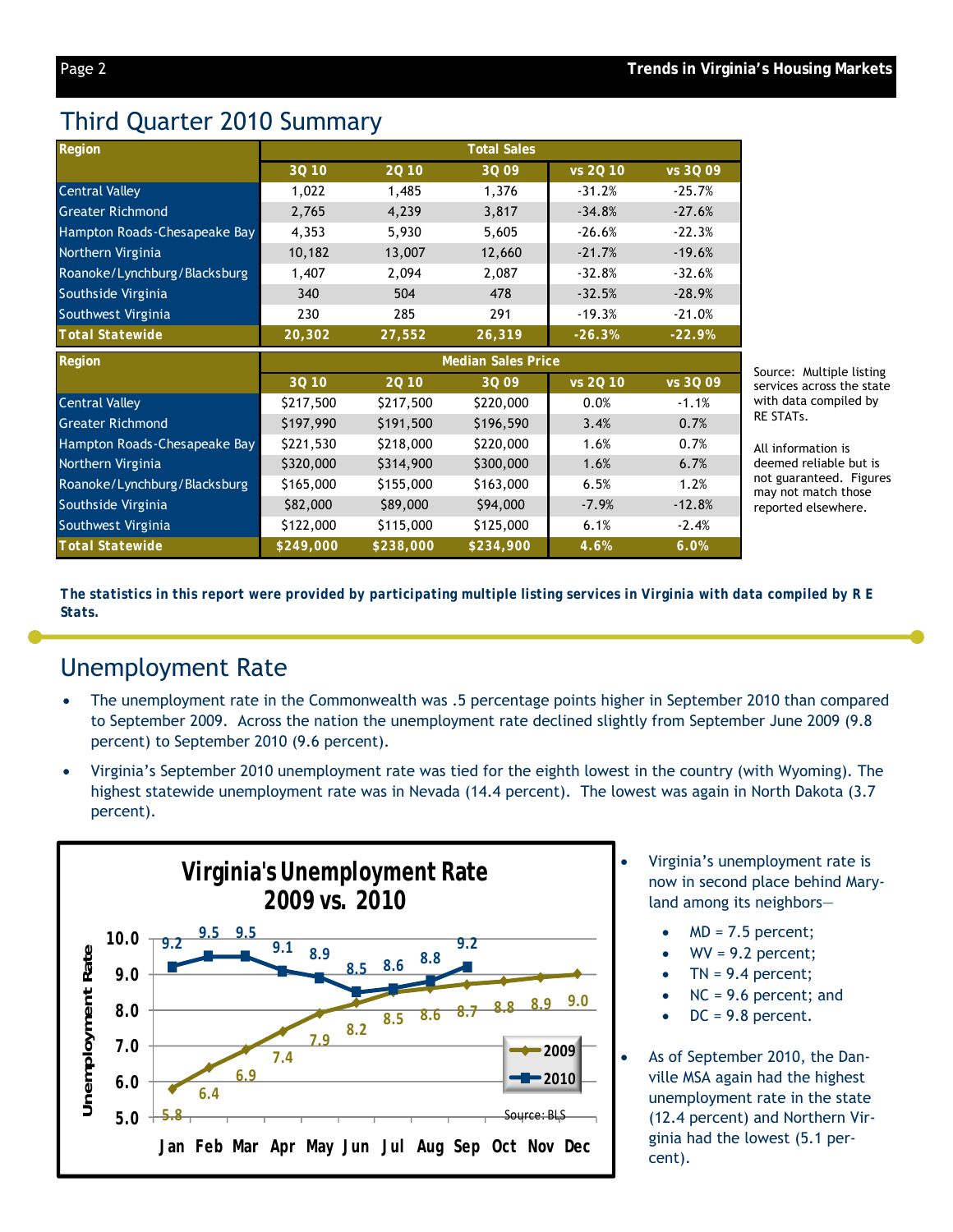## Virginia's Housing Market—Third Quarter 2010

After a rally in the second quarter, third quarter sales for Virginia are running six percent behind the same period. The September total sales figure was 24 percent lower than in September 2009. Following normal cyclical trends, sales typically decline from month to month in the second half of the year, as was the case in 2010. However, Virginia's total sales in the third quarter also decreased 26 percent compared to the third quarter of 2009, which was unexpected. A possible explanation may be a First Time Buyer's Credit "hangover"; the credit artificially stimulated demand from last fall to April 2010. Many buyers moved up their buying decisions to take advantage of the credit and are no longer in the market. Sales volume declined in every region for the third quarter compared to the previous quarter.

The median sales price in Virginia was also trending up through July when it peaked at \$255,000. The median in the third quarter was 4.6 percent higher than in 2Q 10 and significantly, 6 percent higher than it was in 3Q 09. The highest median this quarter was in Northern Virginia (\$320,000) followed in second place by the Hampton Roads-Chesapeake Bay region (\$221,530). The Roanoke/Lynchburg/Blacksburg region recorded the largest percentage increase in the median sales price (+6.5 percent compared to 2Q 10) while Northern Virginia had the highest percentage increase compared to 3Q 09 (+6.7 percent).

Exhibiting price resiliency though, there was a larger share of sales in 3Q 10 with units in all price categories above \$300,000 compared to both 2Q 10 and 3Q 09.

After a large increase in the second quarter, foreclosures were on the decline in 3Q 10 with a 10.5 percent decrease in foreclosures compared to 2Q 10. By virtue of sheer volume, Northern Virginia typically surpasses all the other regions in this category and foreclosures in Northern Virginia posted the third consecutive quarter of declines compared to the same quarter in 2009. In the third quarter, the other six regions had percentage increases compared to 3Q 09. It appears that Northern Virginia is a leading indicator for the rest of the state with regard to foreclosure trends in addition to sales trends. Virginia is a non-judicial state and should not be affected by the "robo-signing" issues facing banks in other states.

# Foreclosures in Virginia and by Region

- Contrary to news reports throughout the rest of the country, the total number of foreclosures decreased in Virginia from 19,162 in 2Q 10 to 17,146 in 3Q 10 (-10.5 percent). That followed a 23 percent increase from 1Q 10 to 2Q 10.
- The Central Valley was the only region to post an increase in the number of foreclosures quarter-over-quarter (+3.5 percent).
- The region with the lowest number of foreclosures in the state was Southwest Virginia but that region also has the lowest sales volume in the state. The largest percentage decrease was in the Hampton Roads - Chesapeake Bay region (-12.4 percent)

| <b>Foreclosures by Region</b> | <b>3Q10</b> | vs. 20   | vs. 30   |
|-------------------------------|-------------|----------|----------|
|                               |             | '10      | '09      |
| <b>Central Valley</b>         | 620         | 3.5%     | 137.5%   |
| <b>Greater Richmond</b>       | 2,746       | $-12.2%$ | 20.6%    |
| Hampton Roads-Ches Bay        | 4,234       | $-12.4%$ | 36.7%    |
| Northern Virginia             | 8,525       | $-10.8%$ | $-28.0%$ |
| Roanoke/Lynchburg/Blacksburg  | 715         | $-3.4%$  | 47.7%    |
| Southside Virginia            | 207         | $-1.4%$  | 36.2%    |
| Southwest Virginia            | 99          | $-2.9%$  | 230.0%   |
| <b>Total</b>                  | 17,146      | $-10.5%$ | $-5.5%$  |

*Source: RealtyTrac*

which typically ranks second in sales volume.

- Compared to 3Q 09, foreclosures across the Commonwealth also declined (-5.5 percent).
	- While the other six regions had month-over-quarter increases and for the third consecutive quarter, the number of foreclosures in Northern Virginia declined compared to the same quarter last year (-28 percent).
- The Southwest region had 230 percent more foreclosures in 3Q 10 vs. 3Q 09, an increase of 69 units.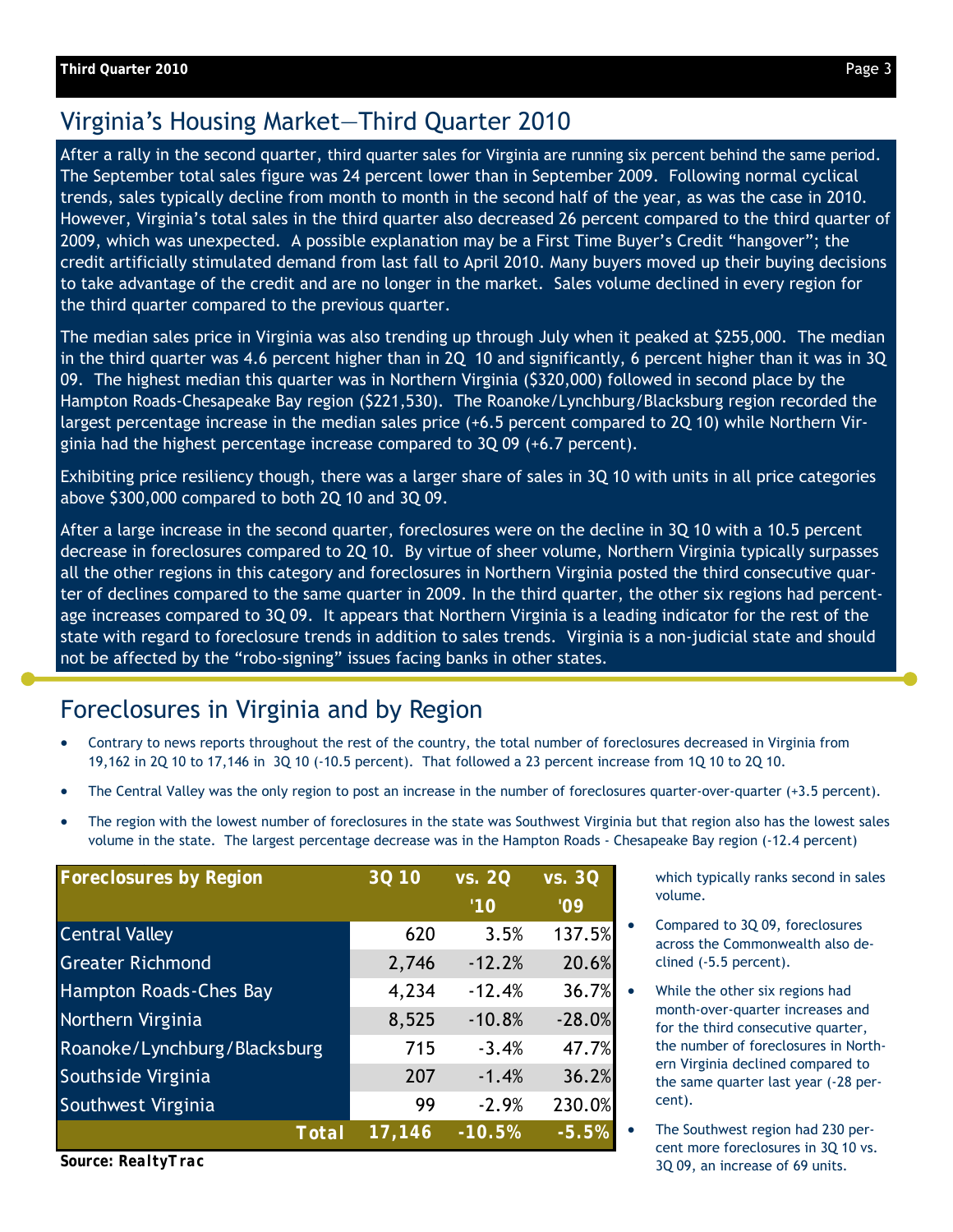### Mortgage Financing Update

- While fixed rate mortgages increased slightly last week from the previous week, they still remain significantly below the rates at this time last year. The graph on the right illustrates the decline in 30-year conventional rates since the third quarter of 2009. The average in 3Q 10 was 4.45 percent compared to 4.91 percent in 2Q 10 and 5.15 percent in 3Q 09.
- Adjustable rate mortgages have hit all-time lows. A 1-year ARM was as low as 3.30 percent on October 21st and a 5-year ARM was only 3.46 percent—both historical lows since Freddie Mac began tracking them.



| <b>Popular Mortgages</b> | <b>National Rates</b> |                     |       |  |
|--------------------------|-----------------------|---------------------|-------|--|
|                          | Todav                 | Last Week Last Year |       |  |
| 15 Yr Fixed Rate         | 3.64%                 | 3.62%               | 4.43% |  |
| 30 Yr Fixed Rate         | 4.21%                 | 4.19%               | 5.00% |  |
| 1 Yr ARM*                | 3.30%                 | 3.43%               | 4.54% |  |
| 5 Yr ARM**               | 3.45%                 | 3.47%               | 4.40% |  |

Freddie Mac Weekly Mortgage Rates, Oct. 21, 2010

### **Region Definitions**

#### **Central Valley**

Albemarle Augusta Bath Buena Vista City Charlottesville City Fluvanna Greene Harrisonburg City Highland Lexington City Nelson Rockbridge Rockingham Staunton City Waynesboro City

#### **Greater Richmond**

Amelia Buckingham Charles City Chesterfield Colonial Heights City Cumberland Dinwiddie Goochland Hanover Henrico Hopewell City King and Queen King William Louisa New Kent Nottoway Petersburg City Powhatan Prince Edward

Prince George Richmond City Sussex

#### **Hampton Roads– Chesapeake Bay**

Accomack Chesapeake City Franklin City Gloucester Hampton City Isle of Wight James City Lancaster Mathews Middlesex Newport News City Norfolk City Northampton Northumberland Poquoson City Portsmouth City Southampton Suffolk City Surry Virginia Beach City Williamsburg City York

#### **Northern Virginia**

Alexandria City Arlington Caroline Clarke Culpeper Essex Fairfax Fairfax City

Falls Church City Fauquier Frederick Fredericksburg City King George Loudoun Madison Manassas City Manassas Park City Orange Page Prince William Rappahannock Richmond Shenandoah Spotsylvania Stafford Warren Westmoreland Winchester City

#### **Roanoke/**

#### **Lynchburg/Blacksburg**  Alleghany Amherst Appomattox Bedford Bedford City Botetourt Campbell Covington City Craig Floyd Franklin Giles Lynchburg City Montgomery Pulaski

#### Radford Roanoke Roanoke City Salem City

#### **Southside Virginia**

Brunswick **Charlotte** Danville City Emporia City Galax City **Greensville** Halifax Henry Lunenberg Martinsville City **Mecklenburg** Norton City Patrick Pittsylvania

#### **Southwest Virginia**

Bland Bristol City Buchanan Carroll Dickenson Grayson Lee Russell Scott Smyth **Tazewell** Washington Wise Wythe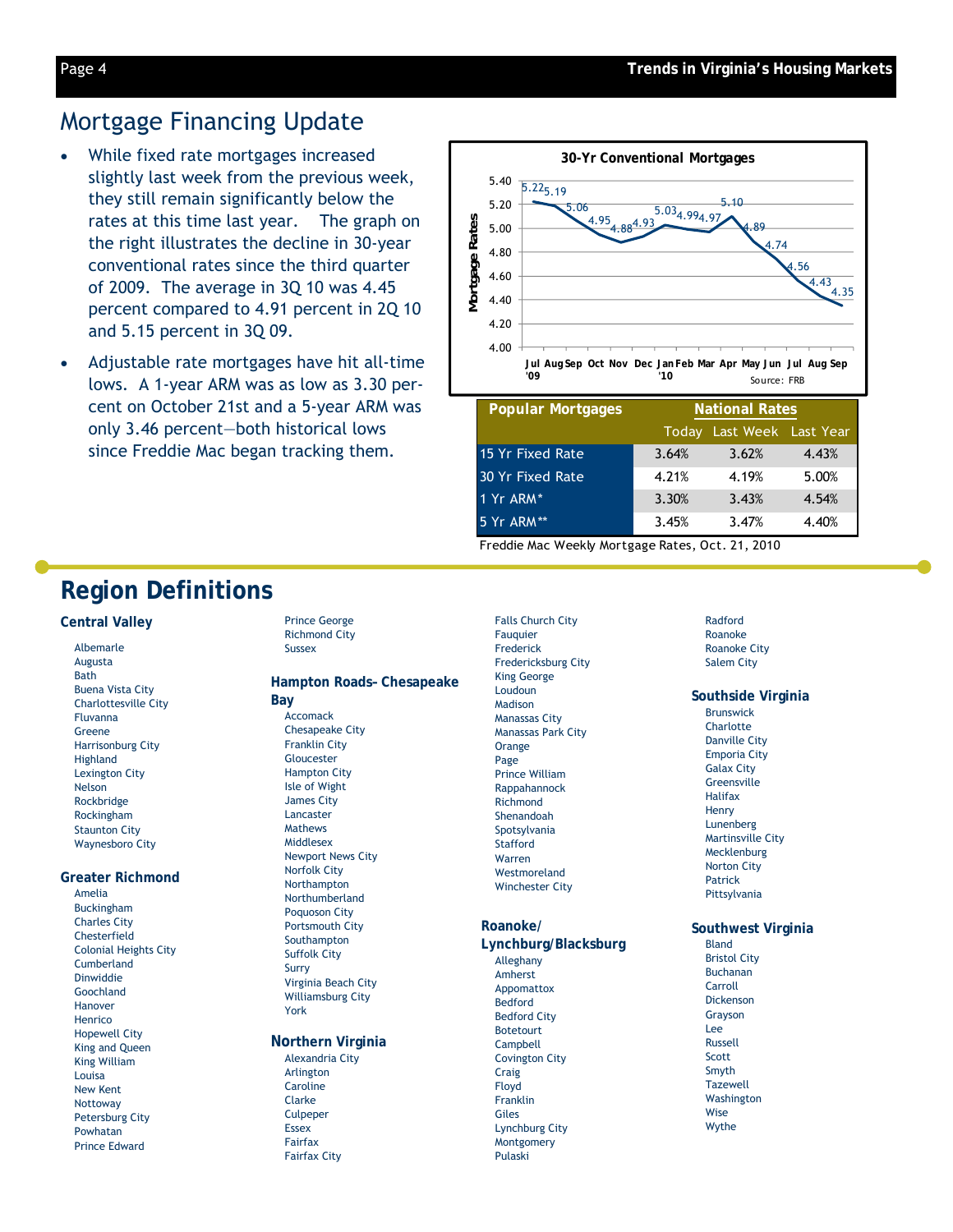#### Page 5

## Central Valley Region

- Total sales in the Central Valley region fell below the corresponding month in 2009 during the entire third quarter. Year-to-date sales in 2010 are 1 percent lower than they were at this time in 2009.
- After steady increases through the first half of the year, the median sales price in the Central Valley region declined in August and September. The September median o f\$207,450 was about ten percent lower than the September 2009 median.
- While the region had a higher share of sales for homes prices less than \$100K in the third quarter compared to 2Q 10 and 3Q 09, the share of sold homes priced between \$400,000 and \$700,000 also improved.









### Greater Richmond Region

- Through the first nine months of 2010, Greater Richmond has had 1.4 percent fewer sales than in the first nine months of 2009. Sales peaked in June and declined significantly in the third quarter. September sales were fell 16 percent below September 2009 sales.
- The peak in the median sales price occurred in August (\$202K) but declined 6.2 percent last month. September's median was slightly higher than in the same month last year, a feat accomplished only three times this year (April, July and September).
- Higher priced units (>\$300K) captured a larger share of total sales in 3Q 10 compared to 2Q 10 or 3Q 09.





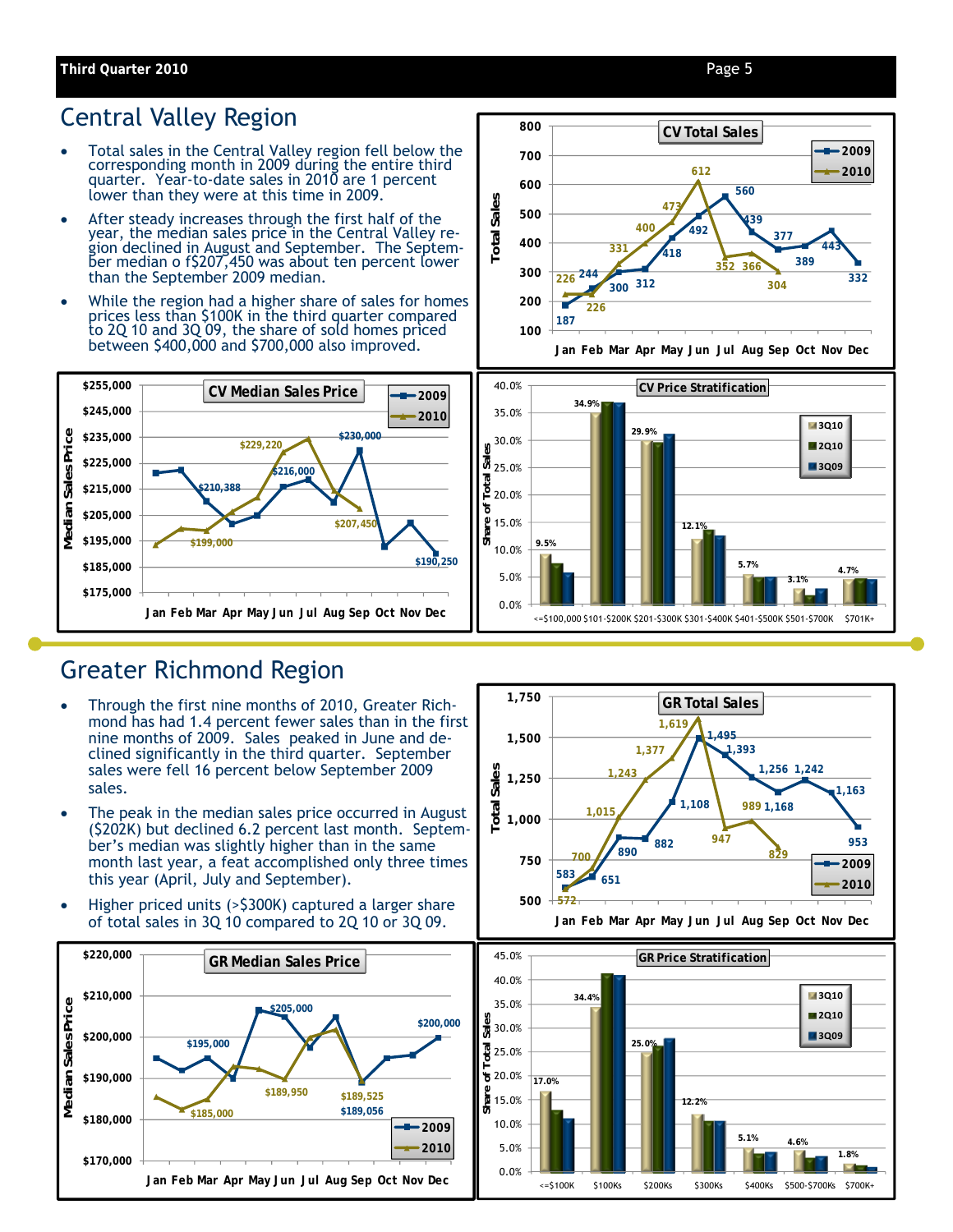### Hampton Roads-Chesapeake Bay

- The month-over-year gains in the first half of the year do not compensate for the sales declines in the third quarter—year-to-date sales were 28 percent behind the same time in 2009 at the end of September.
- The median sales price in this Region peaked in June and July but declined in August and September. The September 2010 median was 2 percent below the August median as well as 2 percent behind the September 2009 median.
- Homes priced above \$300K and sold in 3Q 10 captured a higher percentage of total sales compared to 2Q 10 and 3Q 09.



## Northern Virginia Region

- Total sales in Northern Virginia through September were lagging by about 9 percent behind the same time last year. Third quarter sales declined sharply.
- The median sales price in Northern Virginia was at its highest level in July 2010 (\$332,250) since June 2008. The median declined 6 percent from August to September but the September median was 5 percent higher than the September 2009 median.
- Very expensive homes (\$500K+) represented a higher percentage of total sales in 3Q 10 compared to 2Q 10 and 3Q 09 while more moderately priced homes for the region (\$300Ks and \$400Ks) had about the same share of sales in comparison.









**4,792 4,587**

**NV Total Sales**

**4,814**

**3,552**

**4,159**

**3,553**

**3,077**

**3,914 3,907**

**3,709**

**2009 2010**

**3,300**

**8.8%**

**3Q10 2Q10 3Q09**

**2,682 2,920**

**2,500 3,000 3,500 4,000 4,500 5,000 5,500**

**Total Sales**

**Total Sales** 

**2,410 2,376**

**3,530 3,874**

**4,030**

**3,476**

**4,146**

**4,163**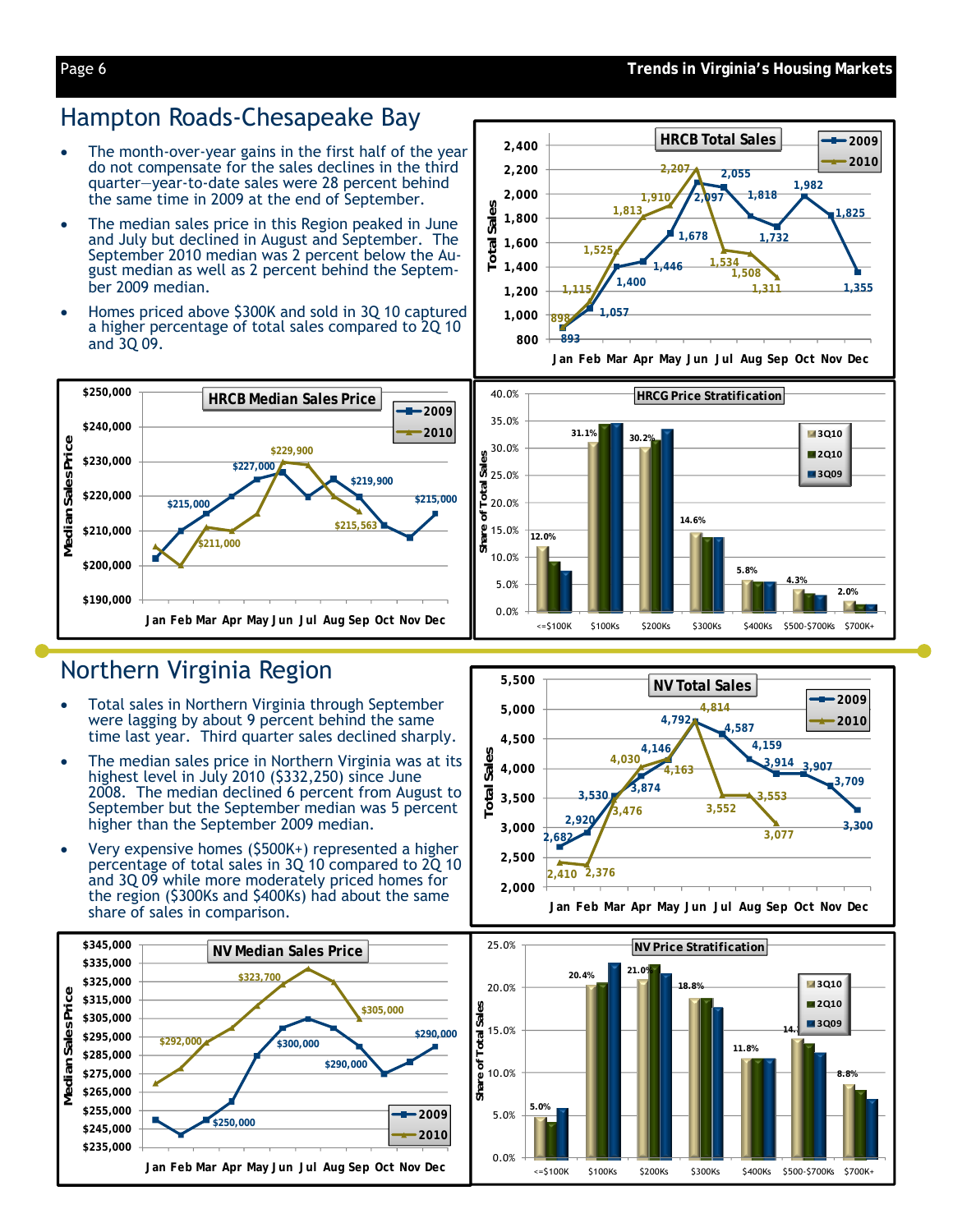#### **Third Quarter 2010**

# Roanoke/Lynchburg/Blacksburg

- Total sales in the Roanoke/Lynchburg/Blacksburg Region exceeded the sales in the same month in 2009 for the first half of the year. But after 3Q 10, the 2010 year-to-date average as of September was 8 percent lower than at the same time in 2009.
- Median sales prices were steady in the third quarter at about \$165,000 and the September median was 5 percent higher than the September 2009 median.
- The share of total sales of the region's "bread and butter" homes, those priced in the \$100Ks, declined behind last quarter and 3Q 09 by a significant margin.



**Jan Feb Mar Apr May Jun Jul Aug Sep Oct Nov Dec**



# Southside Virginia Region

- Sales in Southside Virginia so far in 2010 are less than two percent behind those in 2009. The September 2010 total was 1 percent lower than the August total. Monthly sales hit a 3 year high in June (210).
- The median sales price in the Southside Region reached its highest level in May 2010 since August 2007 (\$105,000). The median in the last three months was consistently well below the median in corresponding months in 2009.
- Based on the share of sales data, over 58 percent of the homes sold in this region in 3Q 10 were priced below \$100K, which compared favorably to similar results from 2Q 10 and 3Q 09.





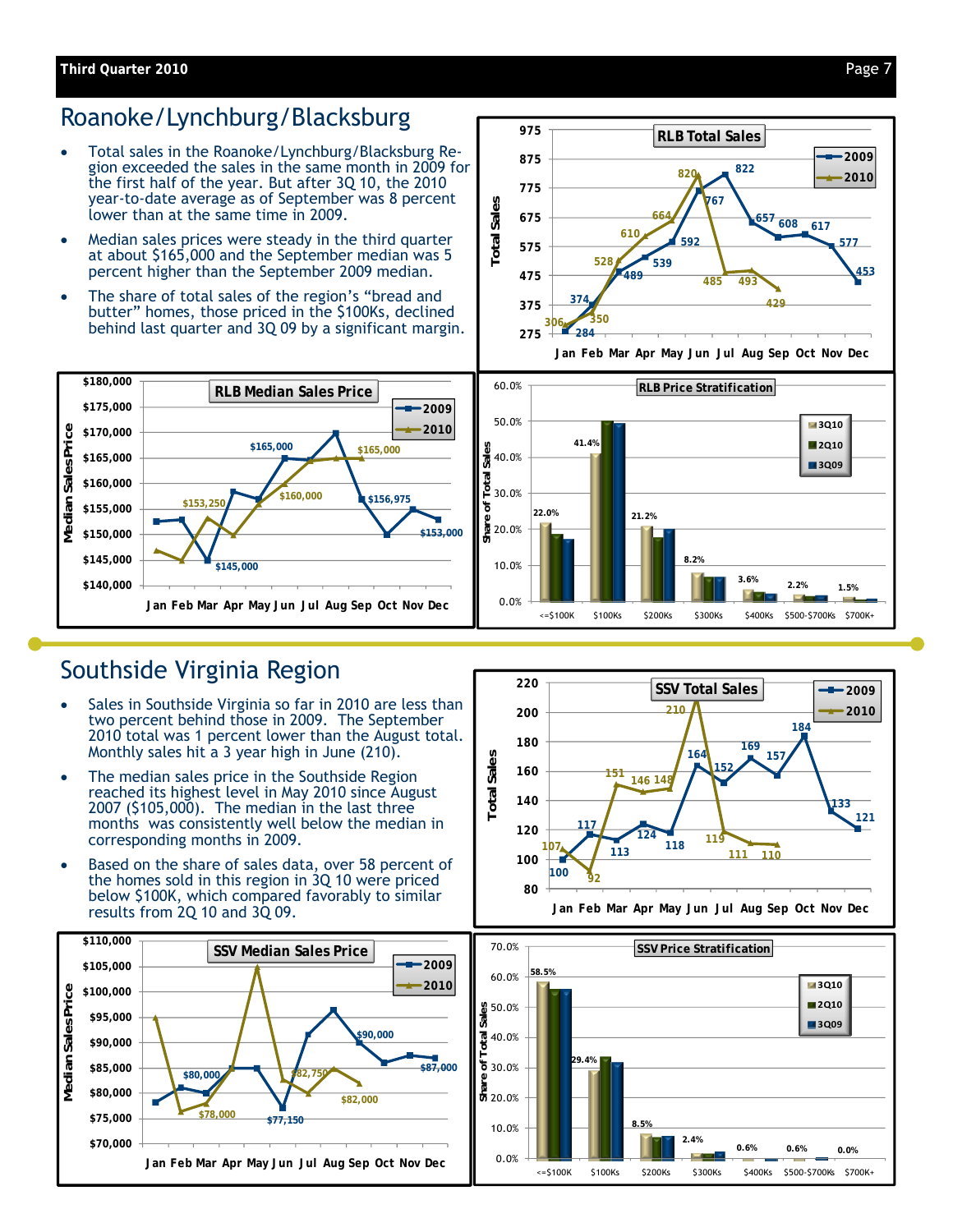#### **Trends in Virginia's Housing Markets**

#### Page 8

### Southwest Virginia Region

- Total sales in 2010 in the Southwest Virginia Region are 5.5 percent lower than the total at this time last year. In September alone, total sales declined 31 percent compared to last September.
- The median sales price in this region is highly volatile with large swings from month to month. The swings in 2010 however are less severe; the median ranged from \$105,000 to \$128,500 in 2010 while it ranged from \$104,013 to \$146,000 in 2009.
- The share of homes sold in 3Q 10 priced in the \$300s increased dramatically over those sold in 2Q 10 or 3Q 09. In fact, the share of homes priced between \$200K and \$499K outperformed both of those previous quarters.



# National Market Perspective—Third Quarter 2010

Existing-home sales jumped 10 percent in September with the biggest monthly gain in nearly 28 years. However, the pace of 4.53 million remains 19 percent below a year ago when first-time buyers were ramping up in advance of the initial deadline for the tax credit*.* The monthly increase is the largest in the total sales series dating back to 1999, and the largest in the single-family series since January 1983 when it rose 12 percent. The record is 13 percent in July 1980.

Two strong monthly gains affirm that a home sales recovery has begun, but it will be choppy at times depending on the duration and impact of a foreclosure moratorium. However, the overall direction should be a gradual rising trend in sales – perhaps with some bumps along the way – but home buyers are responding to historically low mortgage interest rates and very favorable affordability conditions. August sales had risen 7.3 percent from July.

The national median existing-home price was \$171,700 in September, which is 2.4 percent below a year ago. Prices thus far this year have been pretty flat, so we're not reading much into this month's number – inventory fell nearly two percent September and the supply is down modestly, but it still favors buyers.

Housing affordability is near an all-time record. Mortgage interest rates are almost half of what they were 10 years ago and they're about one-and-a-half points lower than the peak of the housing boom in 2005. At the same time, home prices are running about 22 percent less than five years ago when they were bid up by the biggest housing rush on record.

To illustrate the jump in housing affordability, the median monthly mortgage payment today is several hundred dollars less than it was five years ago. In fact, the median monthly mortgage payment in many areas is less than people are paying for rent. The median payment with 20% down is \$337 lower; mortgage principal and interest is \$749.

The savings today's long-term buyers are receiving are not a one-time benefit. Buyers with fixed-rate mortgages will

save money every year they are living in their home – this is truly an example of how homeownership builds wealth over the long term.